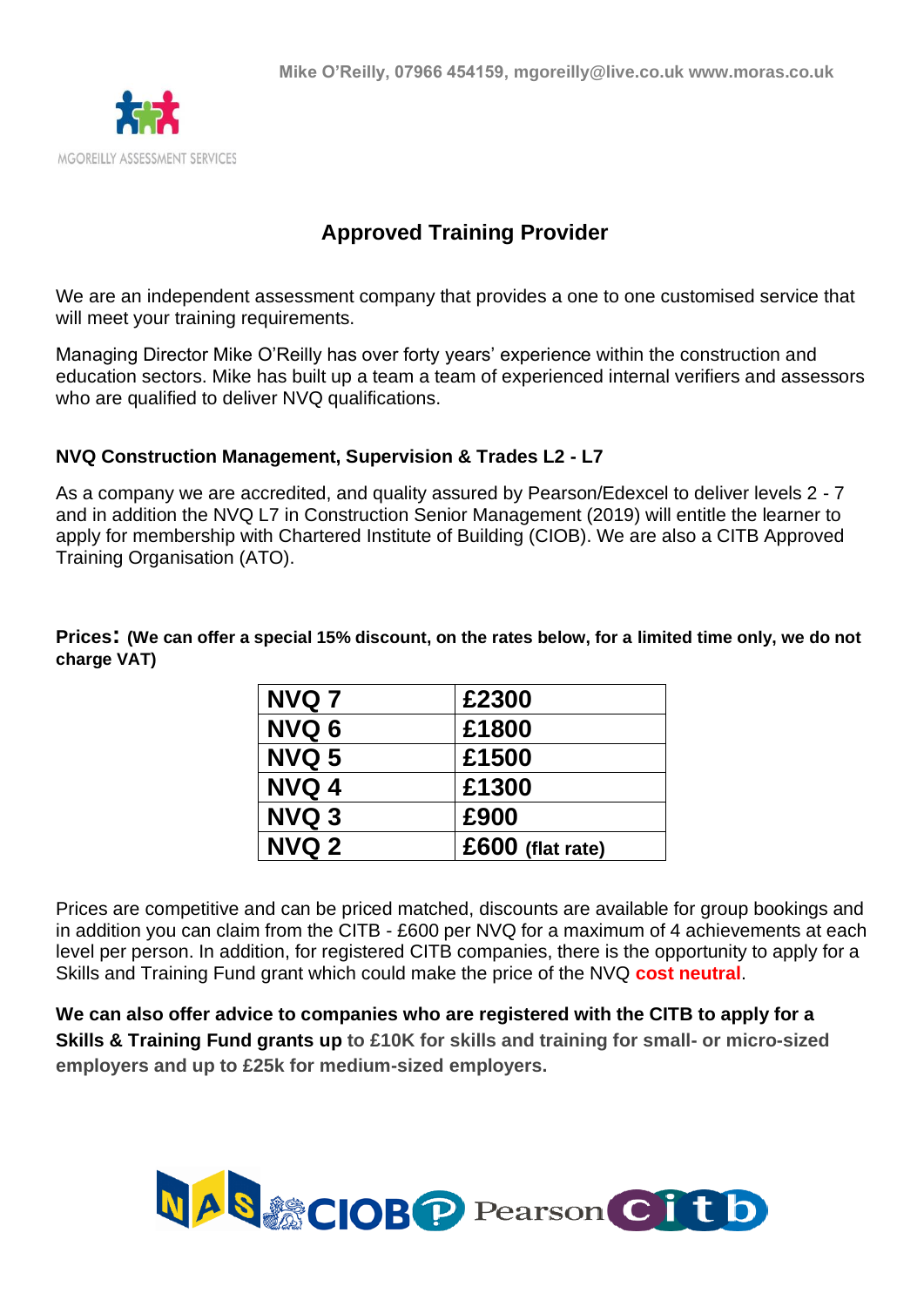

## **Qualifications available:**

# **NVQ 7: (Pathway to Membership of Chartered Institute of Building MCIOB)**

NVQ 7 Construction Senior Management

## **NVQ 6: (Pathway to Membership of Chartered Institute of Building MCIOB)**

NVQ 6 Construction Site Management – Building & Civil Engineering with pathways:

- Construction
- Highways and Maintenance Repair
- Conservation
- Residential Development
- Demolition

NVQ 6 Construction Contracting Operations Management with pathways

## **NVQ 5:**

NVQ 5 Construction Management (Sustainability) (Building Services Engineering)

#### **NVQ 4:**

NVQ 4 Construction Site Supervision – Building & Civil Engineering with pathways:

- Construction
- Highways and Maintenance Repair
- Conservation
- Residential Development
- Demolition
- Tunnelling

NVQ 4 Controlling Lifting Operations – Supervising Lifts

# **NVQ 3:**

NVQ 3 Occupational Work Supervision

NVQ 3 Construction Contracting Operations with pathways:

- General
- Surveying
- Estimating
- Design Coordinator
- Site Technical Support
- Planning

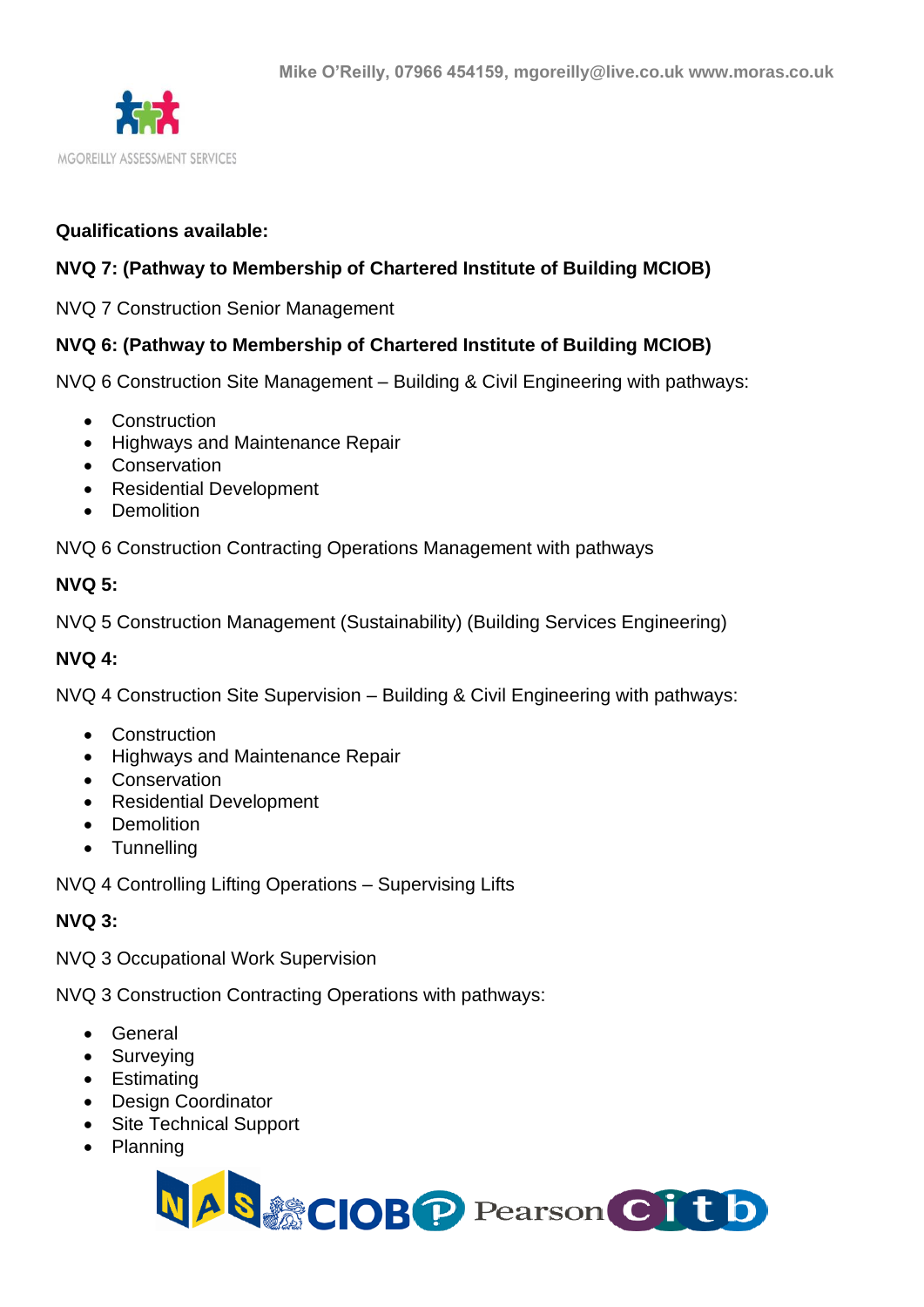

- Buying
- NVQ 3 Wood Occupations with pathways

# **NVQ 2:**

- NVQ 2 Trowel Occupations
- NVQ 2 Cladding Operations
- NVQ 2 Controlling Lifting Operations Slinger/Signaller
- NVQ 2 Wood Occupations with pathways
- NVQ 2 Fitted Interiors
- NVQ 2 Decorative Finishing & Painting Occupations Painter & Industrial Painter
- NVQ 2 Plastering Solid (Basic & Full)
- NVQ 2 Construction & Civil Engineering Operations with pathways:
	- General Construction
	- Reinstatement
	- Structural Concreting

NVQ 2 Interior Systems with pathways:

- Ceiling Fixing
- Dry Lining
- Dry Lining Boarder
- Cavity Barrier Installation
- Modular Demountable Partitioning
- Operable Partition Systems
- Glass Partition/Internal Screen Systems
- Access Flooring
- Acoustic Floor Installation

Obtaining an NVQ is straight forward and you will be assessed in the workplace by a qualified assessor. There is no set time limit to complete your NVQ and you are free to work at your own pace - you will be assessed against your current occupation.

# **Employees will benefit from:**